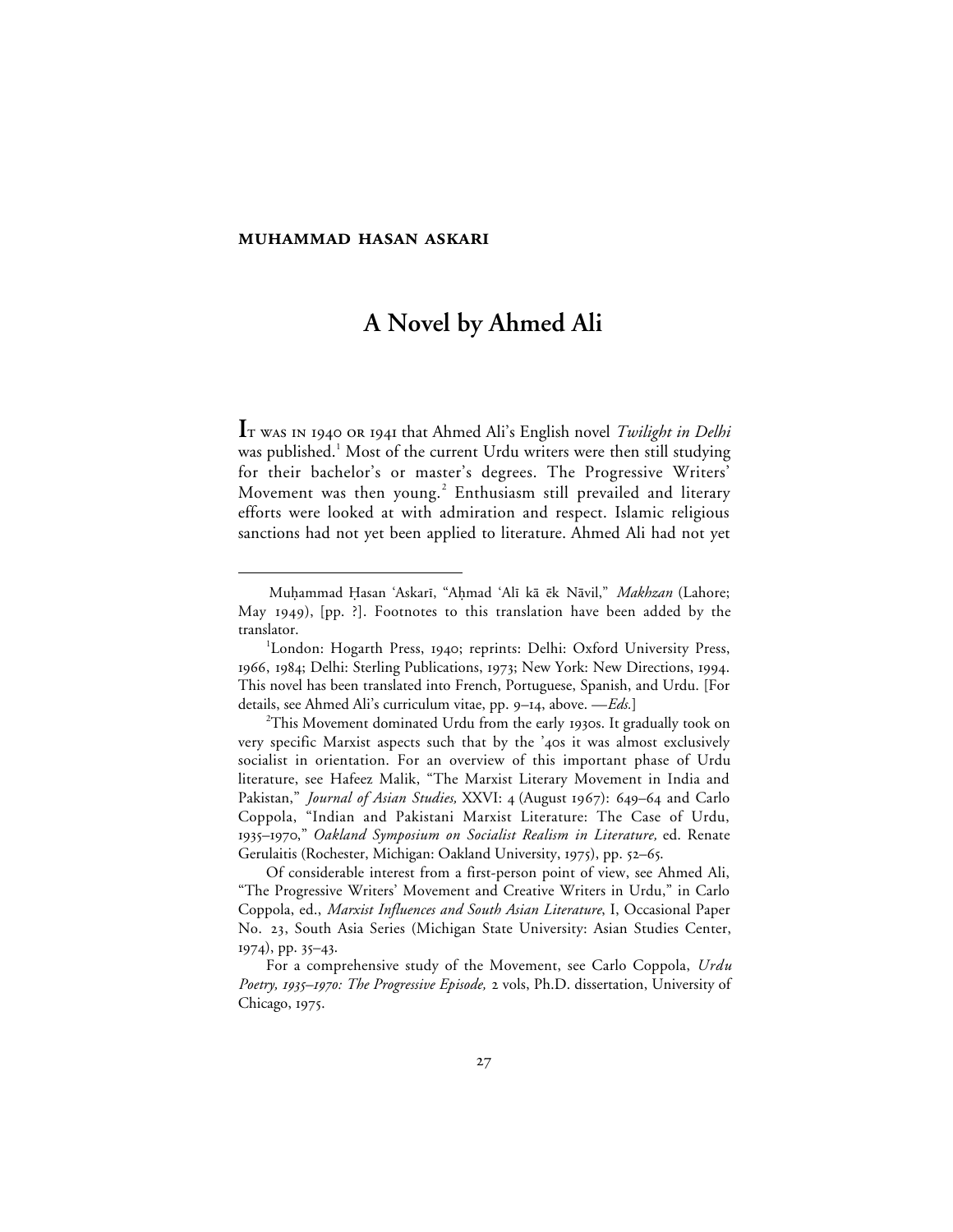been discarded by the Progressives; in fact, he was counted among the pioneers of the new literature.<sup>3</sup> A new book by him could only cause a great stir. People bought it at double the publisher's price, and even then there was such a rush that for every person reading it, there were four others waiting to do so. This done, a round of discussion started, as the laudatory opinions of E.M. Forster and Edwin Muir were included on the cover of the book, a fact which added further zest to the various arguments.<sup>4</sup> As Lucknow was the center of the semi-political and pseudoliterary Association, it was decided there that because the author's attitude towards a decadent class was sympathetic, the novel was, therefore, not good.<sup>5</sup> But Allahabad was not so hidebound and people hesitated about making political assessments of literature. Thus, while opinionated persons assumed an envious though furtive silence at Allahabad, others

 $\frac{1}{3}$ <sup>3</sup>Ahmed Ali was one of the four contributors to Angare<sup>®</sup> (Burning Coals), a highly controversial anthology of short stories published in 1932, which is considered by most critics as the first example of progressive writing in Urdu. Other contributors were Sajjad Zaheer (1905–1973), Rashid Jahan (1905–1950), and Mahmuduzzafar (1908–1956). Ahmed Ali broke with this group in 1938. [For *the reasons see Zeno, "Professor Ahmed Ali and the Progressive Writers' Movement" elsewhere in this issue. —Eds.*]

<sup>4</sup> E.M. Forster said of *Twilight in Delhi*: "It is beautifully written and very moving. The detail was almost all of it new to me, and fascinating. It is a sort of poetical chronicle. At the end one has a poignant feeling that poetry and daily life have got parted, and will never come together again."

Edwin Muir stated in his review of the novel in *The Listener* (London): "The atmosphere in which the story passes . . . has a striking resemblance to that of the French Romantics: there is the same exaltation of feeling, the same resignation to the impulses of the heart, especially in love, and the same readiness to embrace death, at least in contemplation, when the heart's impulses are frustrated. . . . But if we accept the sentiment, we become aware that Mr. Ahmed Ali expresses it with a distinction and purity of which a western writer would be quite incapable. Every accident of life, pleasant or horrible, is touched by it. The description of a horrible influenza epidemic in Delhi after the Great War is so deeply moving because of this union of horror and tenderness and something resembling romantic pity . . . the relations between the various characters are exquisitely felt; the detail of life, wonderfully clear and yet quite strange. The writing produces a curiously pictorial effect, yet is itself as clear as water. The end, where innocence is drowned by experience, is intensely moving."

<sup>5</sup> The All-India Progressive Writers' Association, the organizational arm of the Progressive Writers' Movement.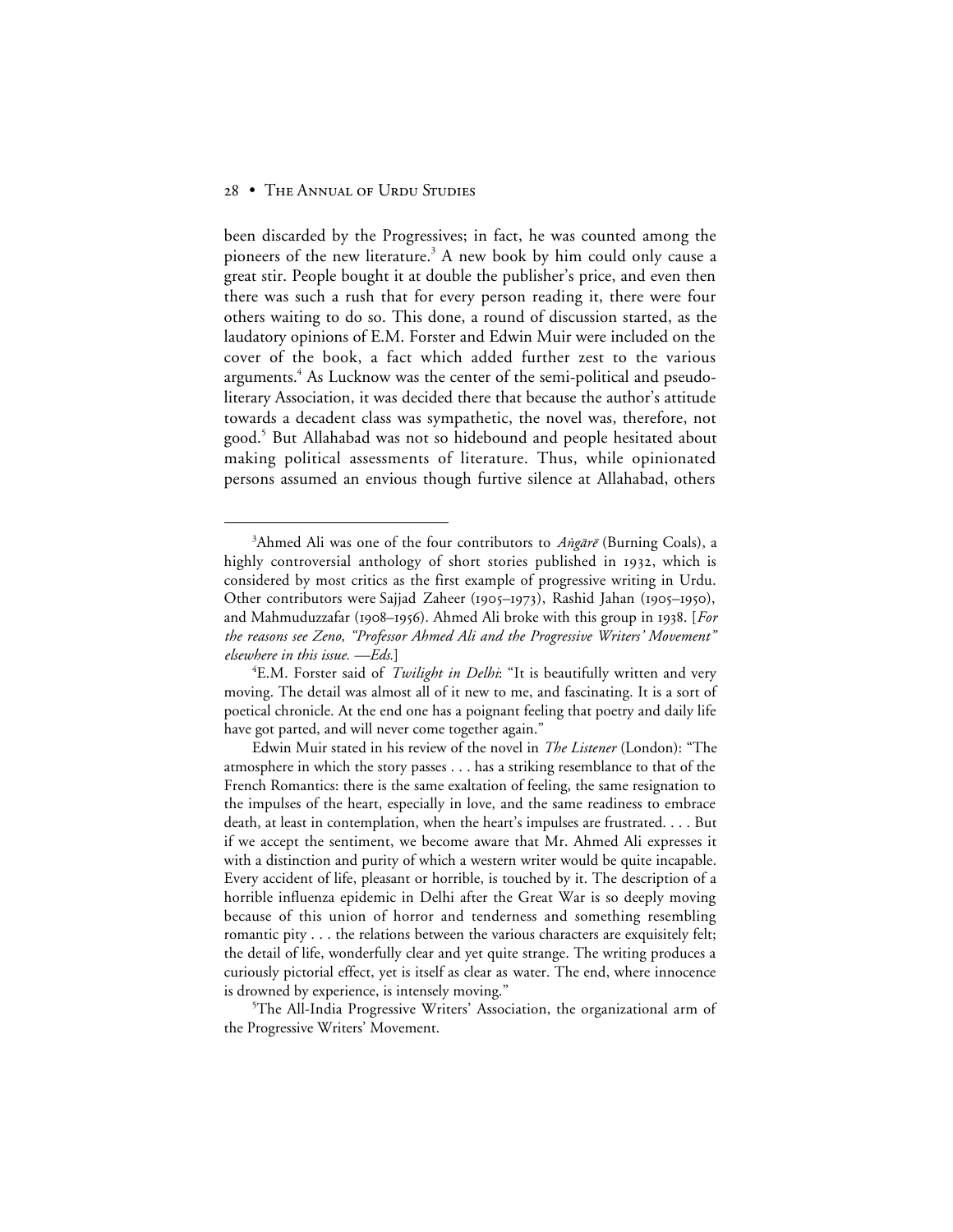#### MUHAMMAD HASAN ASKARI • 29

raised some objections about unimportant matters. For example, some said that Ahmed Ali was bent on using all the English words he knew, others stated that his English was no better than that of a high school boy. Some found the details of the novel unnecessary. One critic discovered that the novel had not been written by Ahmed Ali at all, but by so-andso. In the end the story assumed a melodramatic turn when those who were better informed and could sound unfathomed depths declared that the real author of the book was E.M. Forster himself.

Personally, I was greatly relieved by reading the book, for I realized that the semi-political and sentimental pieces such as "The Land of Twilight" which Ahmed Ali had published prior to this novel had represented only a temporary phase, and that he had not given up the significant realism whose foundations he had laid in stories such as "Hamārī Galī" (Our Lane) and "Ustād Shammū Khān" (Master Shammu Khan)<sup>6</sup>. What impressed me most then was the character of Mir Nihal and the symbolic significance of the date-palm tree, the sense of a great fundamental sadness which deepens as the plot develops—the cruel vagaries and ravages of time, the gradual decay of the spring of life into autumn and man's helplessness in the face of this change, the pain of the transience of life and doubts about the purpose of life itself. All these qualities were then in the overall impression I had of the book. I liked the book immensely.

Eight years later when I came upon the book again and started reading it just to revive memories of Delhi, I was assailed by doubts and feared that I might be disappointed in it.<sup>7</sup> After all, a man changes considerably in eight long years and his mental and emotional needs do not remain the same. He may or may not have acquired maturity through new literary experiences during the interim; it was likely that his literary sensibility and sense of appreciation may have taken a new direction.

 <sup>6</sup>  $64$ <sup>6 $4$ </sup>The Land of Twilight" is a one-act play written in English in 1929; it was published in Lucknow in 1937 by R.R. Sreshta and eventually translated and published in Urdu. A second one-act play by Ahmed Ali is entitled "Break the Chains." The plays were produced and directed by Ahmed Ali at Lucknow University in 1931-1932. "Hamārī Galī" is the title piece from his second collection of short stories in 1936 and has been translated into English and French. "Ustād Shammū Khān" appears in Ahmed Ali's first collection of stories,  $Sho'$ lē (Flames), published in 1934.

 $7$ Partition of the subcontinent took place in 1947; at the time this article was written (1949), both Ahmed Ali and the author were Pakistani citizens.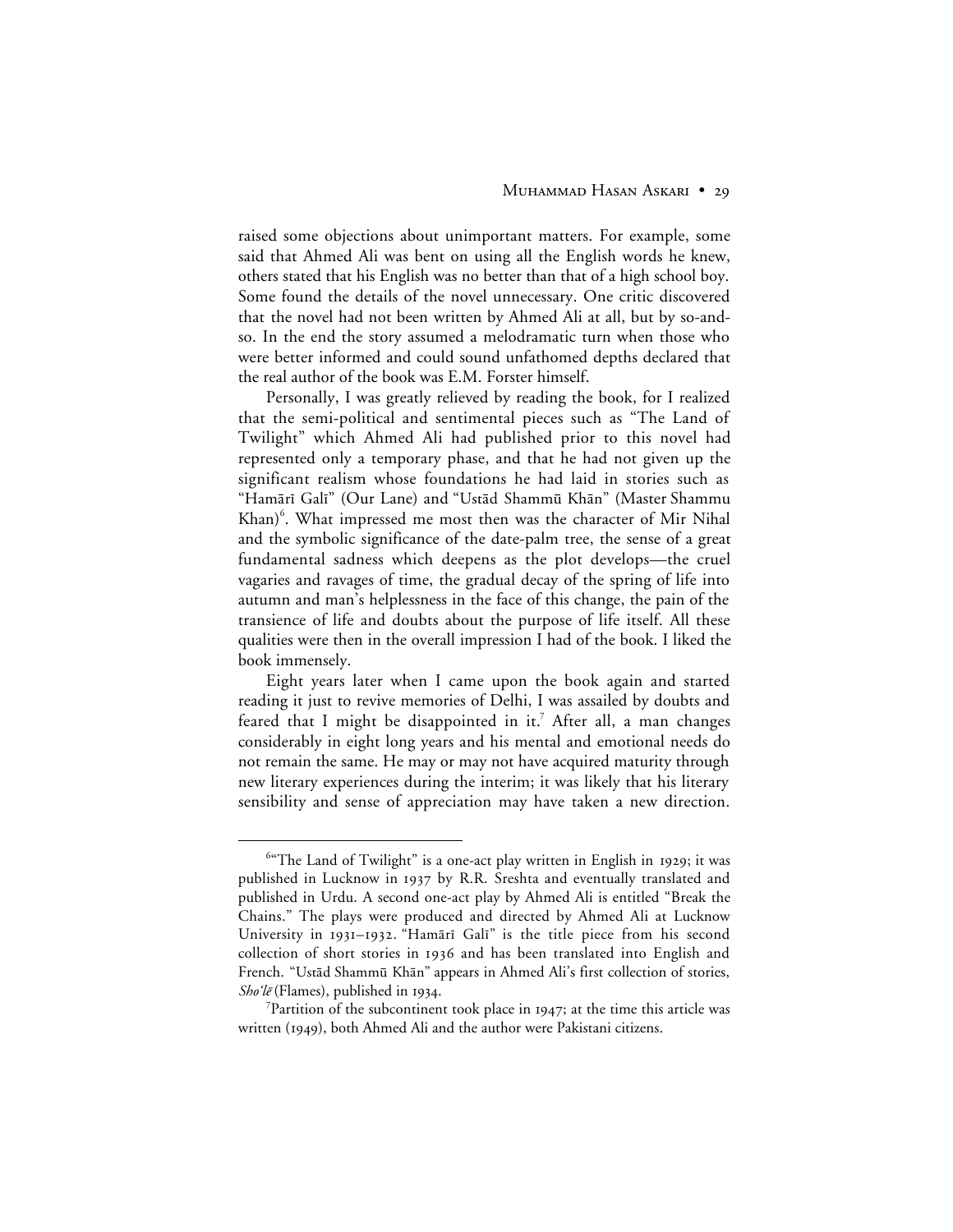Whereas some of his sensibilities increase with time, some also decline. Thus, when I started Ahmed Ali's novel again, I was in a sense reading it for the first time. I had no mental reservations about holding to my former opinion and was fully prepared for a new reaction. On the whole, I was not disappointed. My earlier impression remained intact and, as a matter of fact, a second reading supplied me with an opportunity to study other aspects of the work. I could now appreciate the book's purpose, aim, and method more fully.

However, what weighs heavily even on the sympathetic reader are the novel's details. It describes such familiar and ordinary customs, festivals and everyday aspects of life with so much detail that we tire of it. But then this objection holds good only if one reads the book as an ordinary novel. If one keeps in mind the audience for which it was written and the author's purpose in writing it, then even the details which had been boring do not remain meaningless. Details are secondary; the main point here is the artist's purpose, his intention. If the details are subordinate to this purpose, this intention, then we cannot justifiably object to them. In any event, objecting to anything is our democratic right which no one can deny or take away.

This novel has two main purposes: one literary, creative, artistic; the other essentially non-literary. This does not mean that there is any inner contradiction in the book or its purpose. If the writer's grip on his art is strong, the non-creative purpose does no harm to the work. In fact, the non-artistic intention becomes an excuse for creation. So the primary—that is, non-literary—purpose of Ahmed Ali's novel is to write a guide to Delhi for Englishmen. I am calling it a "guide" because I deliberately wish to make fun of this aspect of the novel and to see if, after giving it this label and demolishing it by ridicule, the novel still holds and remains intact. When, however, I study my impressions even after this mockery, my original impression of the book prevails and remains unaffected. I can, as a result, repeat without any fear that the book has been written for Englishmen who are unfamiliar with life in Delhi and that the author wishes to acquaint them with this way of living.<sup>8</sup> Thus,

 <sup>8</sup> When asked about this point, Ahmed Ali stated that the thought had never entered his mind. His purpose was to depict life, a culture, a mode of living and thought, all of which were passing away. He did this in his own realistic manner, which considers the minutest details essential and part of its method. He further noted that the details have already become historical, as even the descendants of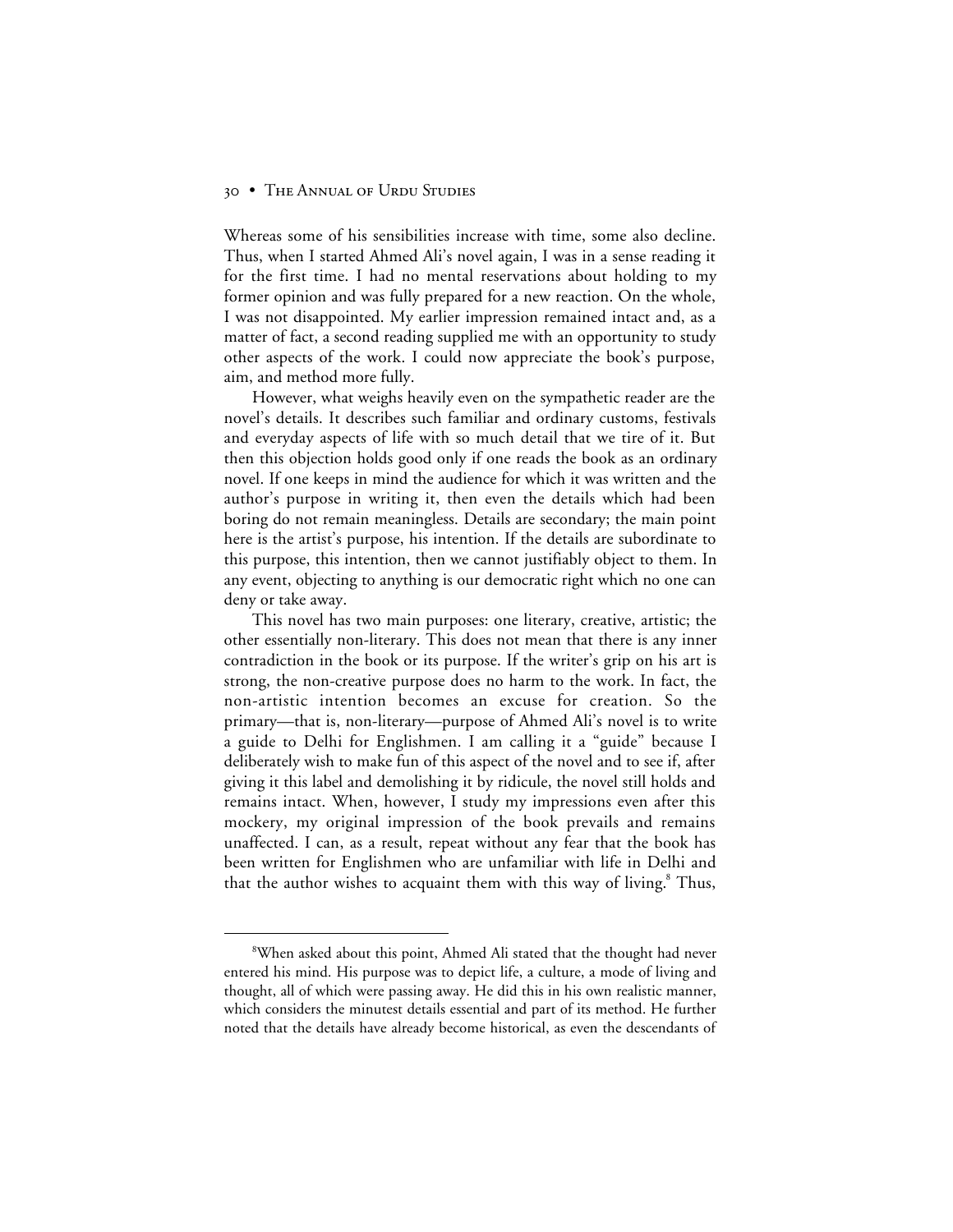herein lies one use of detail. But when we consider the book further, we find that this fact apart, the details are not only *not* purposeless, but unavoidable. They have an artistic intent, which is discussed below.

The non-literary purpose has imposed another restriction on the writer—that life in Delhi had to be depicted in English. But the English language was not cut out for this depiction. The problem the author faced in this context was to create a style which, being English, was not English and at the same time adequate to transfer the atmosphere and harmony of life in Delhi into a foreign language, even though he had to twist and turn it to suit his purpose. Ahmed Ali has been most successful in this endeavor and has made a foreign language subservient to his artistic will. This is no mean achievement. Perhaps it was Edwin Muir who said that one could smell the jasmine flowers in the book, which, in turn, means that Ahmed Ali has achieved the impossible.<sup>9</sup>

Let us now consider the artistic purpose of the novel. Ahmed Ali has not written the story of a few individuals alone, but of a people, a city, a particular culture, a period of history. His theme is not confined to a few characters and their biographies, but to an entire city. This is, in reality, a collective [ijtimā'i] novel whose hero is the city of Delhi. One can object here that Muslims alone did not live in Delhi—why, therefore, were they alone identified with the city and, further, why even among them was only one particular section treated? This may be considered a psychological shortcoming, for man is constrained to see reality through his own eyes. Otherwise, there must have been as many Delhis as there were inhabitants. But Ahmed Ali could present only one Delhi—his

 $\overline{a}$ 

Mir Nihal's generation have lost and forgotten them and they have now passed into history.

<sup>9</sup> It was actually Bonamy Dobree, who said of *Twilight in Delhi:* "Taking us as it does, very skillfully, very intimately, into the details of Moslem life in Delhi during the earlier part of this century, it releases us into a different and quite complete world. Mr. Ahmed Ali writes delicately, with here and there perhaps too nostalgic a sigh; but he makes us hear and smell Delhi—hear in the flutter of pigeons' wings, the cries of itinerant vendors, the calls to prayer, the howls of mourners, the chants of qawwals; smell of jasmine and sewage, frying ghee and burning wood. And amid the smells and sounds a family has its domestic being sustained by religion and superstition, a being faintly clouded with the memory of Mogul glories, and the sense of being a conquered people. The detail, as Mr. E.M. Forster says, is 'new and fascinating'; it is poetical and brutal, delightful and callous" (*The Spectator*, 8 November 1940).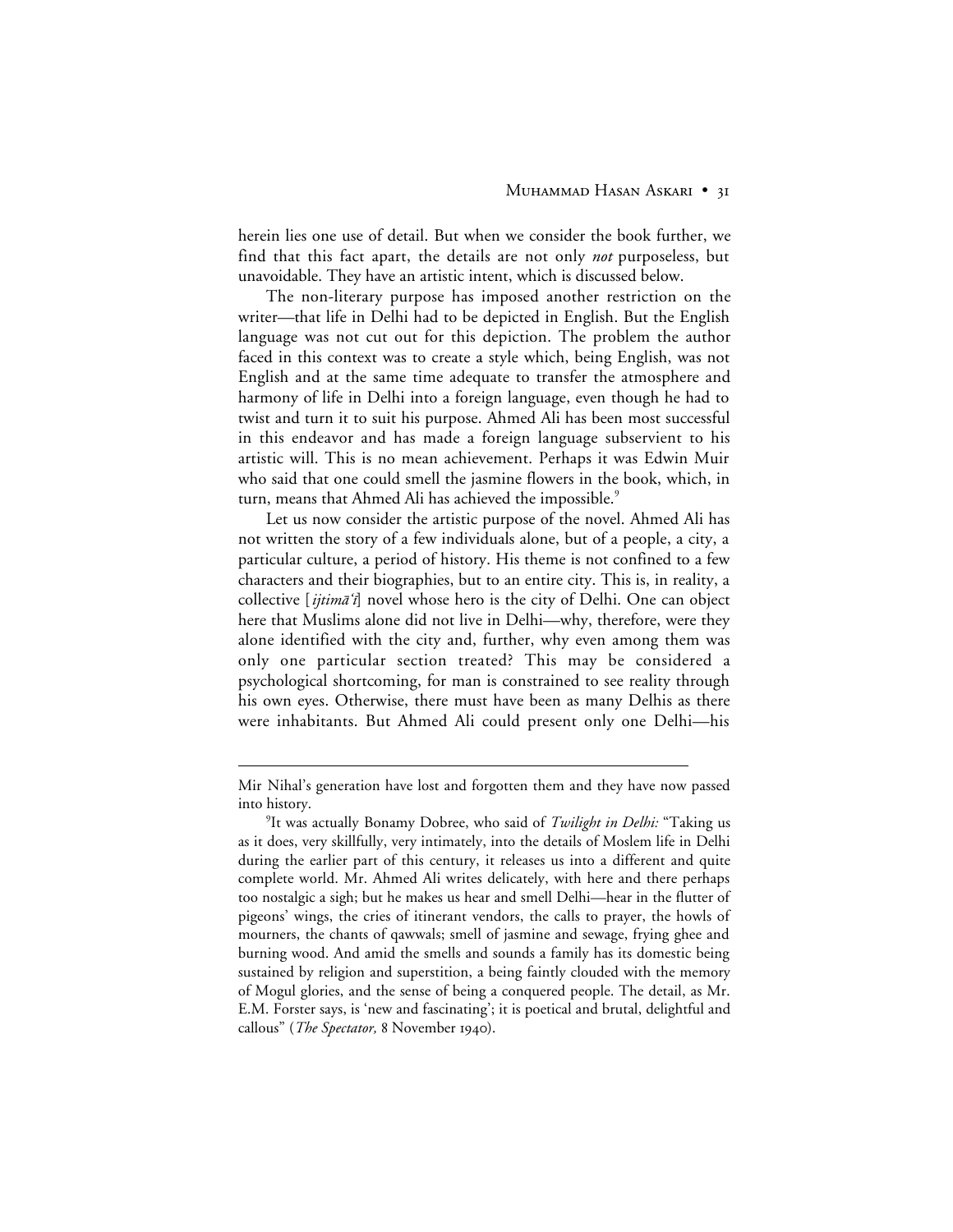Delhi—which he had not only known, but felt in his bones and arteries. But it is also true that what Ahmed Ali knew as Delhi was also the Delhi of millions of Muslims. Whether a class society or a classless one, there is always a section of society, large or small, which occupies a central place and is the source and fountainhead of cultural values. Thus Delhi is representative of a particular set of values and the atmosphere and temper born of these values. The subject of Ahmed Ali's novel is this cultural order and that period of its life when its center of gravity had shifted long before its components had begun to come apart. In spite of analyzing this sense of defeat and decay with great courage and honesty, Ahmed Ali could not conceal the fact that he loved these dying values and is sorry for their decay.<sup>10</sup> Yet he does not express this sense of loss at the expense of artistic balance and dignity.

I have called this book a collective [ijtim $\bar{a}$ 'i] novel. Such works are being written today. The advantage of this form is that the collective life of a whole society can be presented through the ideas and actions of a group against the background of a revolutionary movement or war, as is generally the case in such works. But to present a social whole in the mirror of everyday life where no extraordinary or exciting events take place, and yet produce a novel that is successful from the points of view of art and technique, is most difficult indeed. But Ahmed Ali has done it.

The author has taken one family and shown what its members experience in their day-to-day life. All these are simple, insignificant things, such as eating, drinking, sleeping, festivals and fairs, marriage, birth, death, naïve love affairs, quarrels and arguments. Hence, the plot of the novel is similar to one we find in the works of women novelists, and the incidents are more or less alike. The difference, however, is that the arrangement and selection of these incidents in the novel are different and they have been given a fundamental and universal significance. Since the purpose of the novel is the depiction of collective life, the significance of

<sup>&</sup>lt;sup>10</sup>When asked about this point, Ahmed Ali stated that, though in the course of writing he has shown sympathy for this culture, and that in so doing this sympathy shows itself as a personal catharsis, his emphasis in the book is on something larger—life itself which, in spite of the decay of an order, goes on unmindful of social changes, continues and never dies. Thus Ahmed Ali's attitude did not change from its original progressivism. This definition of progress was not understood or appreciated by many readers, especially members of the All-India Progressive Writers' Association, who were, according to Ahmed Ali, "carried away by the panorama of passing things."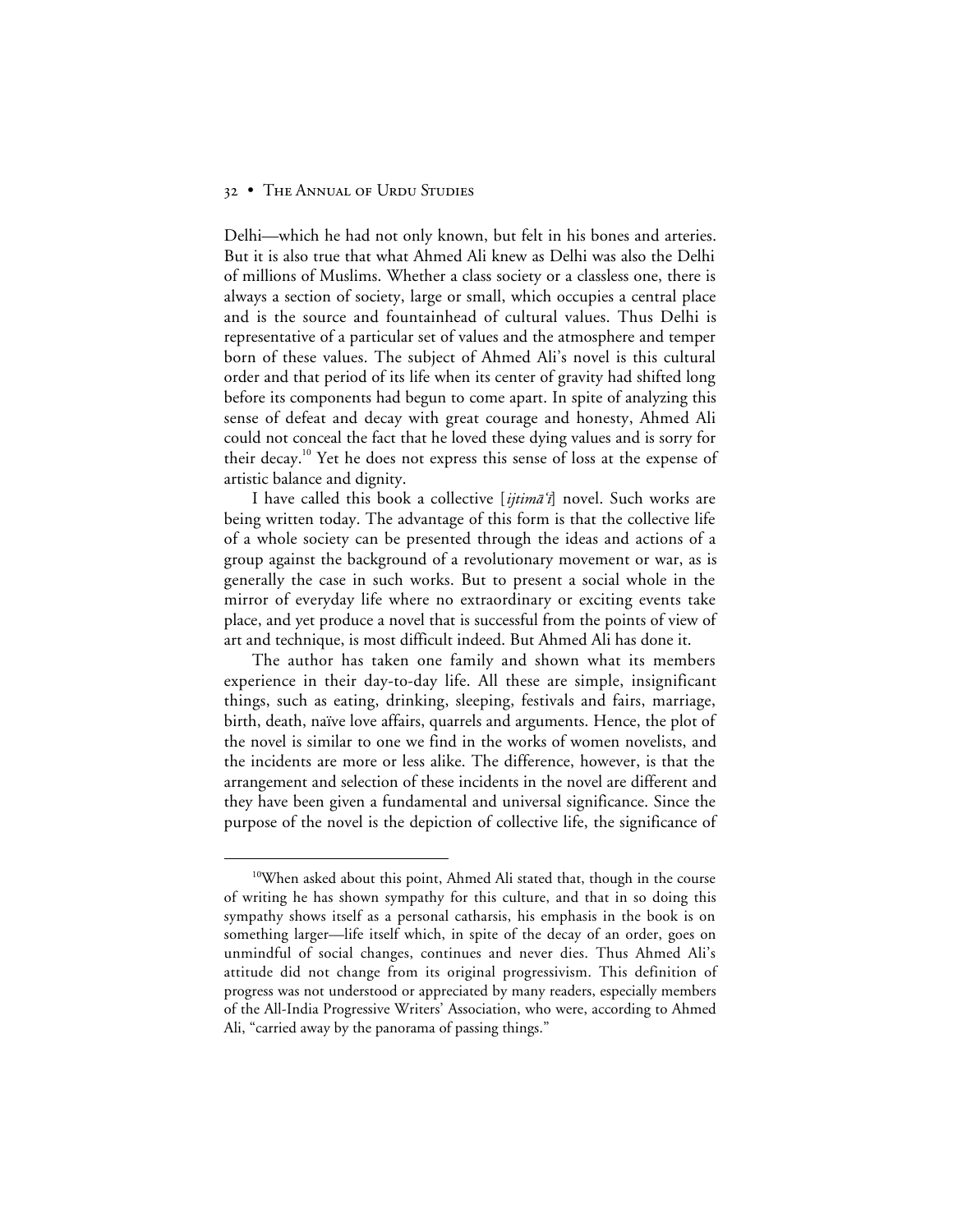details does not merely remain one of presenting information. Within these details are embedded the spirit of collective life and the values of collective unity. It is through these insignificant details that we come to know collective life and the soul of society, which is its subject. These details, therefore, are as essential for the artistic purpose of the book as they are for the non-artistic ones.

The other method of depicting collective life, apart from incidents, is through characters. In a collective-life novel, individuals cannot be emphasized to the extent they are in other novels. Their action lasts only so long as need demands. But authors of such novels do not often lay any emphasis on characters and use them only as types standing for certain characteristics. In contrast to this, Ahmed Ali allows each and every character to live a full life in his own right. In fact, each character assumes such stature in himself that we identify ourselves completely with him and become oblivious of the corporate body of which this character is only a part.

Ahmed Ali has given two characters the dimensions of development and growth—Asghar to a certain extent, and much more than him, Mir Nihal. Asghar falls in love three times and these are the three basic kinds of love which an average person is likely to experience. First, he visits a courtesan out of a desire to flirt. The courtesan falls in love with him, but he turns her down. Then he falls in love with Bilqueece, and after a little struggle, he marries her. It is, thus, successful love. But on the pattern of the saying "Familiarity breeds contempt," he becomes indifferent to her. When she becomes ill, his love surfaces again. Yet his reaction really is not so much love as it is pity. After Bilqueece's death, Asghar falls in love with her younger sister, but finds he cannot marry her. Thus this love remains unsuccessful. Ahmed Ali has thus depicted the emotional ups and downs of an ordinary man's life. Asghar has another role in the novel. The balanced and inwardly harmonious whole which Delhi's culture had produced is presented in the character of Mir Nihal; but that balance has now been upset. Prevailing conditions had produced a new man whose life had neither depth nor expanse, nor balance nor uniformity, who is culturally a mongrel and, in fact, a hybrid and somewhat contemptible, whose finest emotions are devoid of beauty and dignity, the qualities which spring from the traditions of that harmonious culture. Asghar is the representative of this new man. But then once this balance achieves stability, it becomes static and turns to death. Mir Nihal's story, therefore, ends with the novel. Baseness and lack of balance after all signify a compromise with life; therefore, Asghar's story does not end with the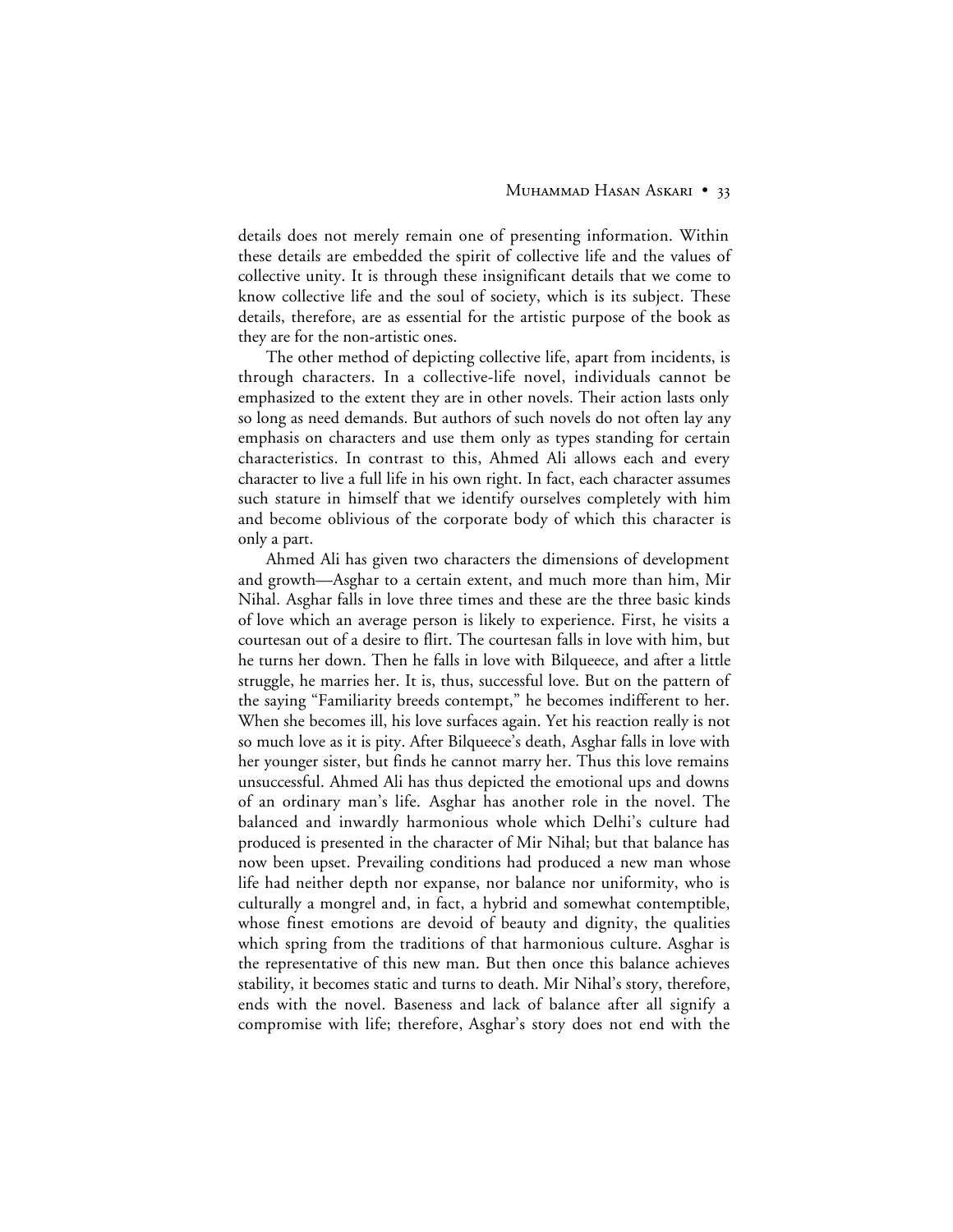novel. At the end of the book he does not appear defeated—he has not met his final defeat. He still has the heart to love again. This failure does not leave him [Asghar] broken, though Mir Nihal's grief has intensified.

The most remarkable character of this book is Mir Nihal. There is something unique about him which one will perhaps not find anywhere else. Generally the characters of novels are formed or make their appearance right before our eyes. Mir Nihal's character had formed even before the book begins; thus, there is no further scope for any fundamental change in it. The nature of his character is passive. He has only two interests in life: his pigeons and his mistress, Babban Jan. When Babban Jan dies, he gives up flying pigeons and even gives up his job and gathers around himself old people like himself and takes shelter behind alchemy and mysticism. His intention is to escape the changes taking place in life and to withdraw from the world. He thus assumes the position of an observer. Asghar marries against Mir Nihal's wishes; nor does Mir Nihal's will prevail at the time of Mehro's marriage.

Whether the world or the affairs of the family, his wishes are of no consequence. Formerly he wished to cry over the ups and downs of life, but in the end he does not even have the desire to do that. Asghar comes to him wearing English clothes, but Mir Nihal does not even object. His body has already become paralyzed; his heart and the mind are atrophied as well. The spring of life has departed; the time of farewell is nigh. Babban Jan has departed this life. His young daughter-in-law and son have died—even the fifteen-year-old bride he had brought for his favorite servant did not survive. The marriage of his daughter has brought with it either death all around, or alienation, failure, unfulfilment and regret. Mir Nihal lies on his bed and watches with open eyes, and cannot heave a sigh. Calamities befall others and Mir Nihal suffers—more than they. People such as Asghar may forget their sorrows, but Mir Nihal cannot forget. All his physical and mental strengths have waned; but his memory is alive and he has become Memory personified; the griefs of others crowd in on his mind and all the tragic incidents, coalescing, leave their poison spread through his veins and arteries. His last and only purpose and responsibility are to cry for others. Throughout the book his position is that of a passive agent, but towards the end, the passivity of his consciousness becomes so deep that it absorbs the sorrows of all the others in itself, feeling at the same time the effects of all the changes wrought by time. The grief of the most minor character of the novel becomes the grief of Mir Nihal, and it is this consciousness that permeates others. Thus, we can call Mir Nihal's consciousness the consciousness of Delhi,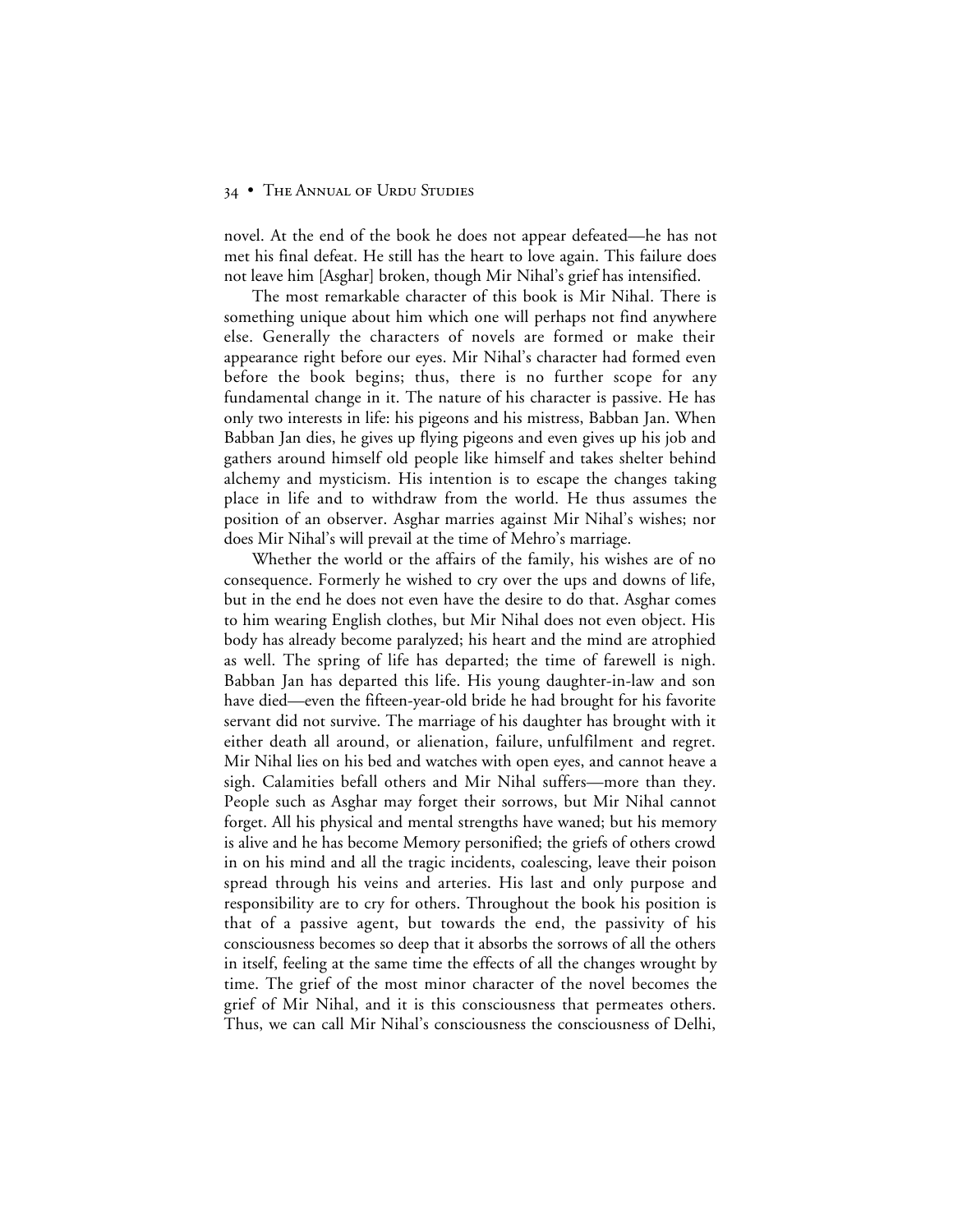which suffers and pines for the sorrows of all the inhabitants, and we see it slowly dying away, yet with what dignity! At the end of the book the intensity becomes so strong that, Mir Nihal apart, life itself begins to grieve for its unfulfillment, haplessness, transience, and seems to cast basic doubts on its own reality.

The creation of this character is Ahmed Ali's great achievement, his master stroke. Yet we cannot separate this character from the body of the book, because the whole book has its life in him. The description of Mir Nihal's illness is a masterpiece in itself. One finds nothing comparable to it either among Urdu novels—which have no serious standing—or in Western fiction as well. In at least two places this novel acquires the effect of Flaubert; the only difference being that Ahmed Ali is most sympathetic to his characters and Flaubert's attitude at such moments becomes critical. That is how even the comic elements in Ahmed Ali produce an effect of pity. One of these moments is when the pelican, having been procured with such difficulty, is being killed and not only the children but even the old maidservant Dilchin comes to watch it. The other is the moment when one of Mir Nihal's arms regains sufficient strength and, to while away his time, he traps mongooses. One day a mongoose and its mate are busy at love-play and the female saunters into the trap. At this moment Mir Nihal suddenly remembers Babban Jan and does not pull the trap shut, and from that day has the trap removed.

Illness and death are moments where a writer can be judged. At such moments one either becomes emotional or ineffective. But Ahmed Ali escapes being either. At two places in the book one finds death treated in detail—that of Bilqueece, then of Habibuddin. Both have been treated with great restraint and subtlety. In the description of the plague after World War I, Ahmed Ali has shown [narrative] mastery. The way he has described the heartless plunder by grave-diggers, washers of dead bodies, shroud thieves and sellers of shrouds is simply matchless. Only Ahmed Ali could create the horrific atmosphere of universal death and all-around dishonesty. I am using these conventional terms of praise because I too have written a few stories, however poor they may be.<sup>11</sup> Reading his

<sup>&</sup>lt;sup>11</sup>Muhammad Hasan Askari (d. 1978) was and is, in fact, ranked among the foremost Urdu short story writers; he is, however, better known as a leading critic. He taught English; he also knew French and translated Flaubert's novel *Madam Bouvary.* Toward the end of his life he became interested in Sufism and wrote many perceptive essays on Islamic spirituality.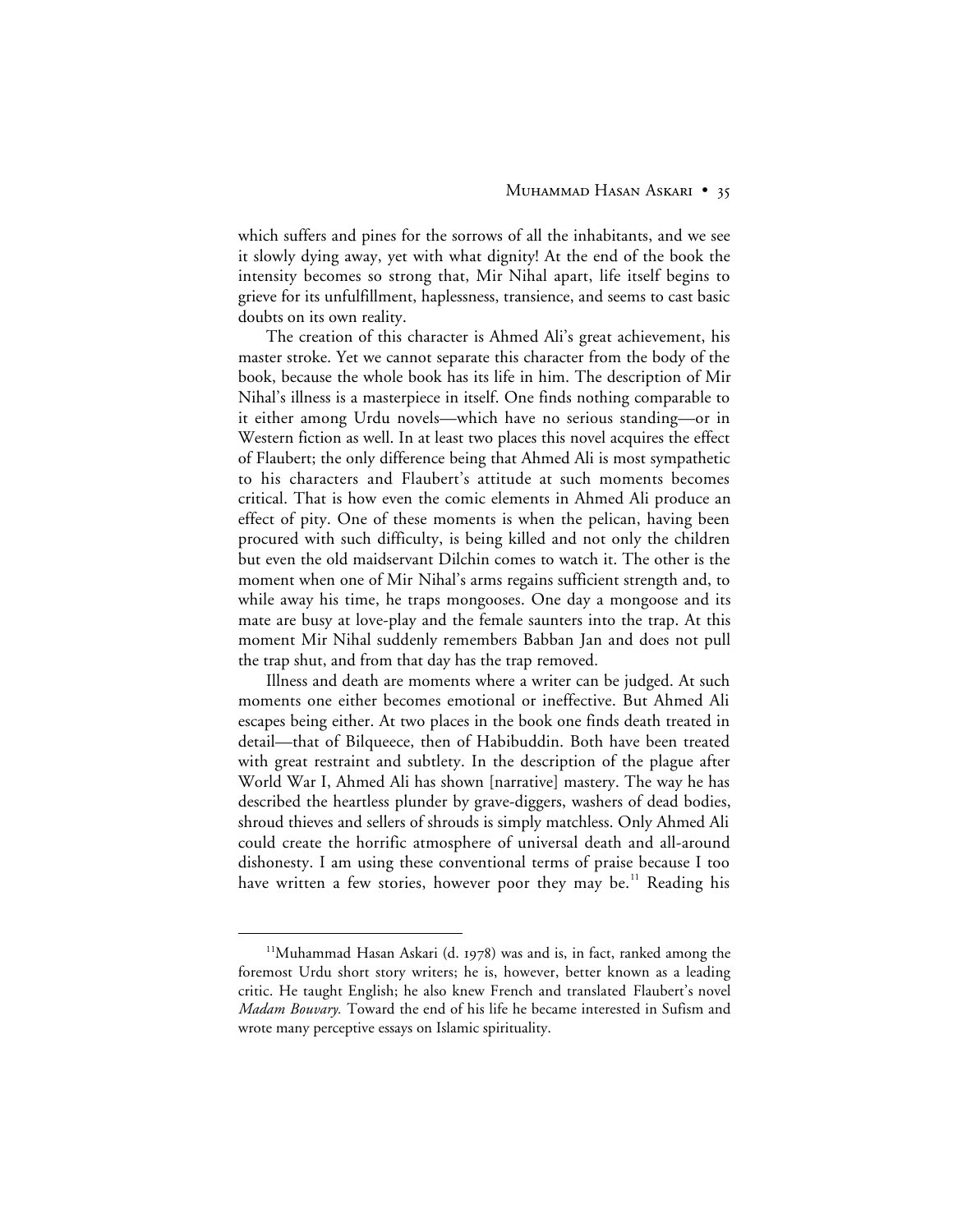masterly artistic techniques, one cannot refrain from expressing praise and esteem. The truth, in fact, is that I learned a little also about the art of story-telling from a second reading of Ahmed Ali's novel.

From this point of view the first chapter of the novel occupies a very prominent place. Ahmed Ali has done two things with great artistry. On the one hand he has presented with great artistic subtlety the atmosphere of an average Muslim household, and on the other has commenced his story. Reading this chapter one realizes what mastery Ahmed Ali has over the selection and use of detail and how he makes details significant and meaningful. There is such flow and simplicity in Ahmed Ali's study that the average reader does not realize that to say so much about a whole culture within a few pages is extremely difficult. I do not mean to make Ahmed Ali the equal of the greatest novelists of Europe, but even in every good European novel one does not come across such successful descriptive passages. Two examples are very famous for their descriptions of family life. One is the description of the house of the woman where people rent rooms or come to eat in Balzac's *Le Père Goriot*. The second is the description of a worker's family in Zola's *Germinal*. I would like to repeat again that I do not wish to place Ahmed Ali as an equal of Balzac. But this too is a fact: the things Balzac and Zola have written about were extraordinarily interesting in themselves. In contrast to this, the picture of the family which Ahmed Ali has drawn was ordinary and colorless to look at. From this point of view Ahmed Ali's task was the more difficult, for he has created color from colorlessness.

We also see the individuals of this novel. But there is another element on which Ahmed Ali lays the same emphasis as he does on men—that is, nature: the days and nights of Delhi, the sunsets and dawns, the summer, the rainy season and the changing shades of the sky, the breezes, the hot wind, the dust storms and sunshine. Ahmed Ali has given individual life to each. They have a separate existence in themselves in the novel. And then the lanes of the city, the gutters, dogs and cats, the flying pigeons, hawks and paper kites—all appear often in the novel. With these changing seasons, with the moods of nature and all the rest, Ahmed Ali has given the city an eternal and living identity and name. Among the seasons, Ahmed Ali is more conscious of summer—and even in that season, of days when the hot winds blow hard and the sky is overcast with dust and all signs of life are obliterated. This does not occur by chance in his book. He wants to depict the decay and the end of Delhi's culture. Hence the seasons have a symbolic value, and the atmosphere of the whole novel is imbued with them; the whole story takes place in this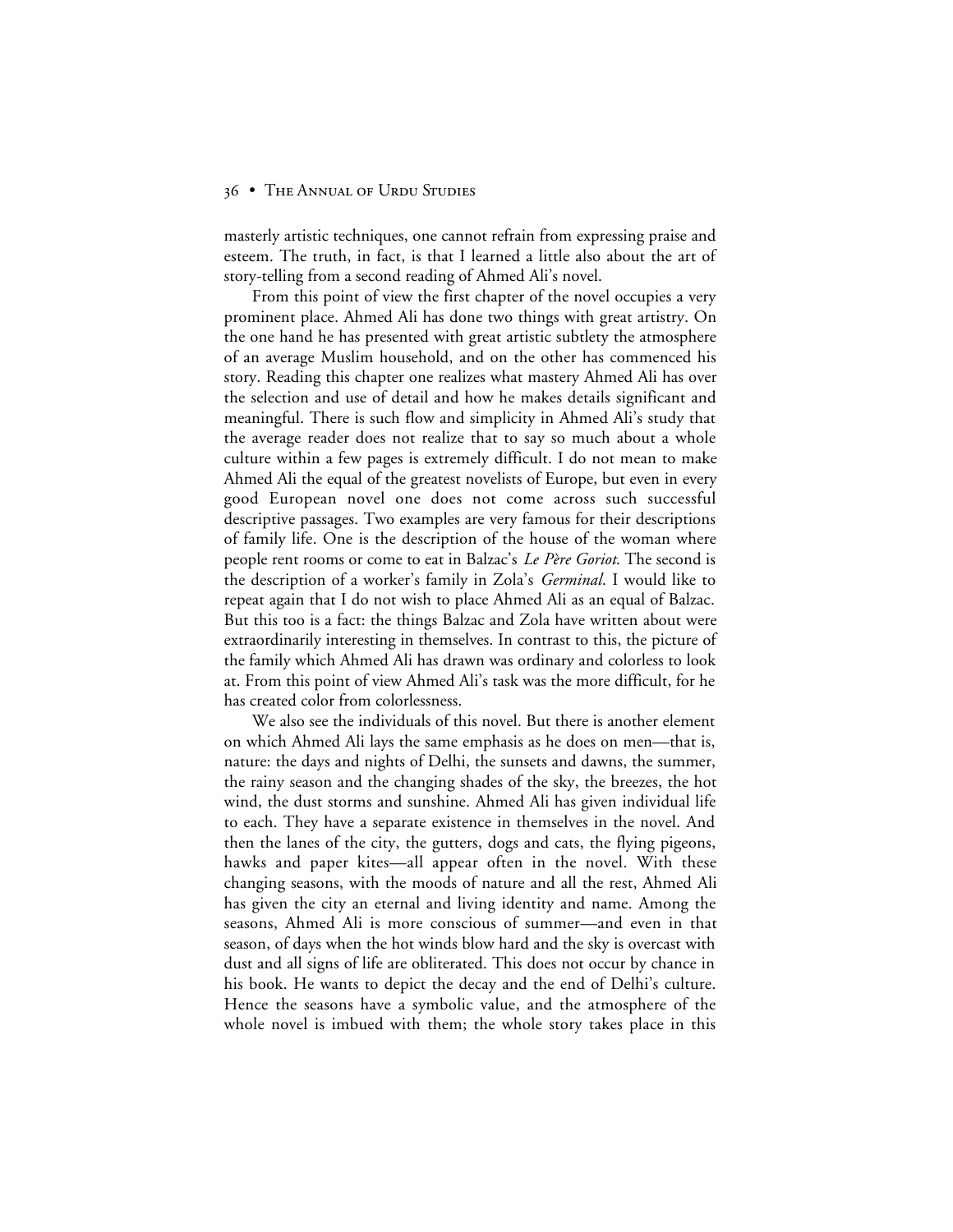#### MUHAMMAD HASAN ASKARI • 37

atmosphere. So far as real appreciation of nature is concerned, Ahmed Ali is not sensitive. His attitude is not different from that of an average human being. In the Urdu novel the sensitive appreciation of Nature is extinct. This novel is in English certainly, but then Ahmed Ali is, after all, an Urdu writer. Hence a comparison with the Urdu writers will not be out of place. I cannot recall any novel or short story in Urdu where nature has thus come to life, or in which nature has played such a role in making the novel so meaningful. There may not be the same delicacy in Ahmed Ali's feeling for nature, but sweetness there is. In a novel of this collective type, finesse of feeling is not necessary either; and there is the possibility that such finesse may have detracted from the spirit of collectivity. But here Ahmed Ali's feelings are one with his characters', and this gives the effect that, in spite of decay, the feelings of the people of Delhi have not become blunt. Their life is still scented with the smell of jasmine; and when we finish the book we too realize, like E.M. Forster, that beauty has gone out of life.

There is another factor which creates in this novel a sense of unity and intensity: the awareness of the flight of time. This thought is so intense in Ahmed Ali that his imagination acquires momentum from it, and this becomes the source of his artistic vitality. Ahmed Ali has undoubtedly written a few emotional sentences about the vagaries of time, but this feeling in him is unsentimental and sound. One could form an idea of him from the character of Mir Nihal itself. Even here we cannot find his equal among Urdu authors. The reason for the depth and universality of this feeling is that this sense is not born in Ahmed Ali from personal experiences of life, but from attachment and love of a whole civilization. That is why the sense of time does not lead to more sadness or pessimism in him, but carries within it tragic elements.

Because the effect of time is not confined to Delhi alone, but applies to the whole of humanity, this novel does not remain the story of Delhi alone, but is simultaneously the story of the life of mankind. When we finish the book, the center of our tragic sense is not Delhi alone, but life itself. The cumulative effect of the book leads one to ask fundamental and knotty questions about life and the human condition. Why does beauty come to an end? Why does life rush involuntarily towards death? If death is the final goal of all things, why was life created in the first place? The difficulty in finding answers to these questions is clear from the fact that at the close of the book nature in all its wonder and awe overshadows man and engulfs him within itself.

This is the cumulative impression of the book. Yet there is another